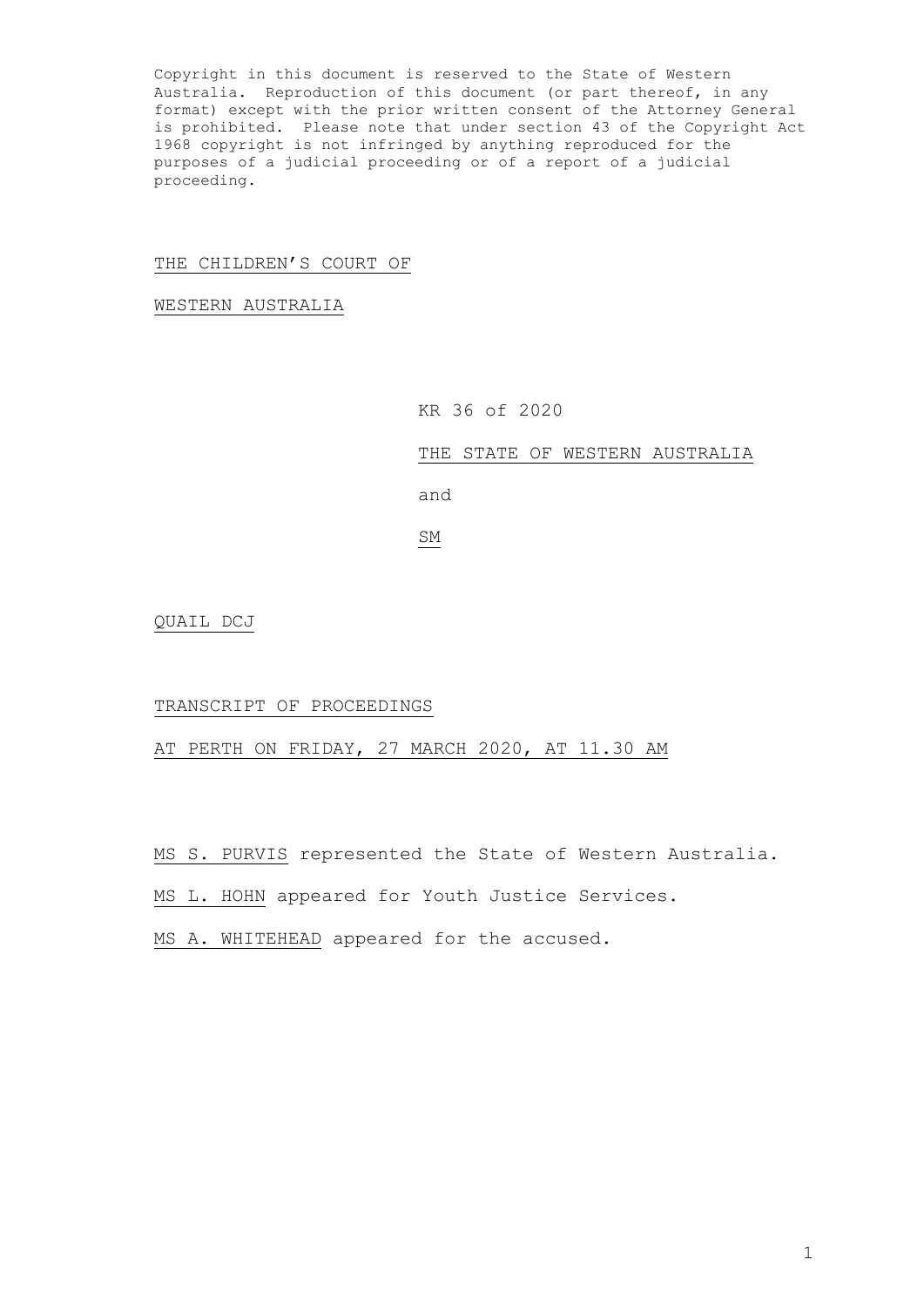**HIS HONOUR:** All right. Thank you. SM, you can remain seated. I'm going to deal with this review now. And I've got to go through it in some detail and there's – it's going to sound a bit legalistic, probably not like magistrates and judges normally talk to you, but I will talk to you right at the end of it as well, okay? But because I'm reviewing the decision of another court, I've got to go through it in some detail.

So this matter has been brought before me as a section 40 review of the decision of the Magistrate sitting in the Children's Court in Kununurra. The application is brought by SM on the ground that the sentence imposed by the Kununurra Children's Court on 3 February 2020 was manifestly excessive. And the order that was imposed by the court was an intensive youth supervision order for six months, without detention, and it had supervision and attendance requirements and also a 40 hour community service work requirement for the offence of stealing a motor vehicle within the meaning of section 371 of the Criminal Code, which was a Holden Commodore sedan, the property of LM.

That offence happened on 22 January to 23 January 2020. So just after SM had completed her juvenile conditional release order. The history of the matter in the Children's Court in Kununurra is that after she was charged, SM was released to bail, though she did end up spending a night in custody. Then she pleaded guilty on her next court appearance before the magistrate, who received a verbal report from Youth Justice at that time and then, as I say, imposed the order. Now, the facts of the offending were as follows. On the night of 22 January, the victim was at home in Pindan Avenue in Kununurra and her grey Holden Commodore was parked in the driveway and she went to bed at 8 o'clock in the lounge room and put the keys under her pillow.

At about 1.30 on 23 January, the victim was woken by another person in the house who told her that the car had been stolen. She checked under her pillow and found that the keys had been stolen and her car was missing from the driveway. She obviously didn't give permission to anyone to take the car. Now, about 15 minutes later the car was seen by police on Victoria Highway and it was stopped near the intersection of Casuarina Way and Victoria Highway. Inside they found you with five other juvenile co-offenders. You were arrested and taken to the police station.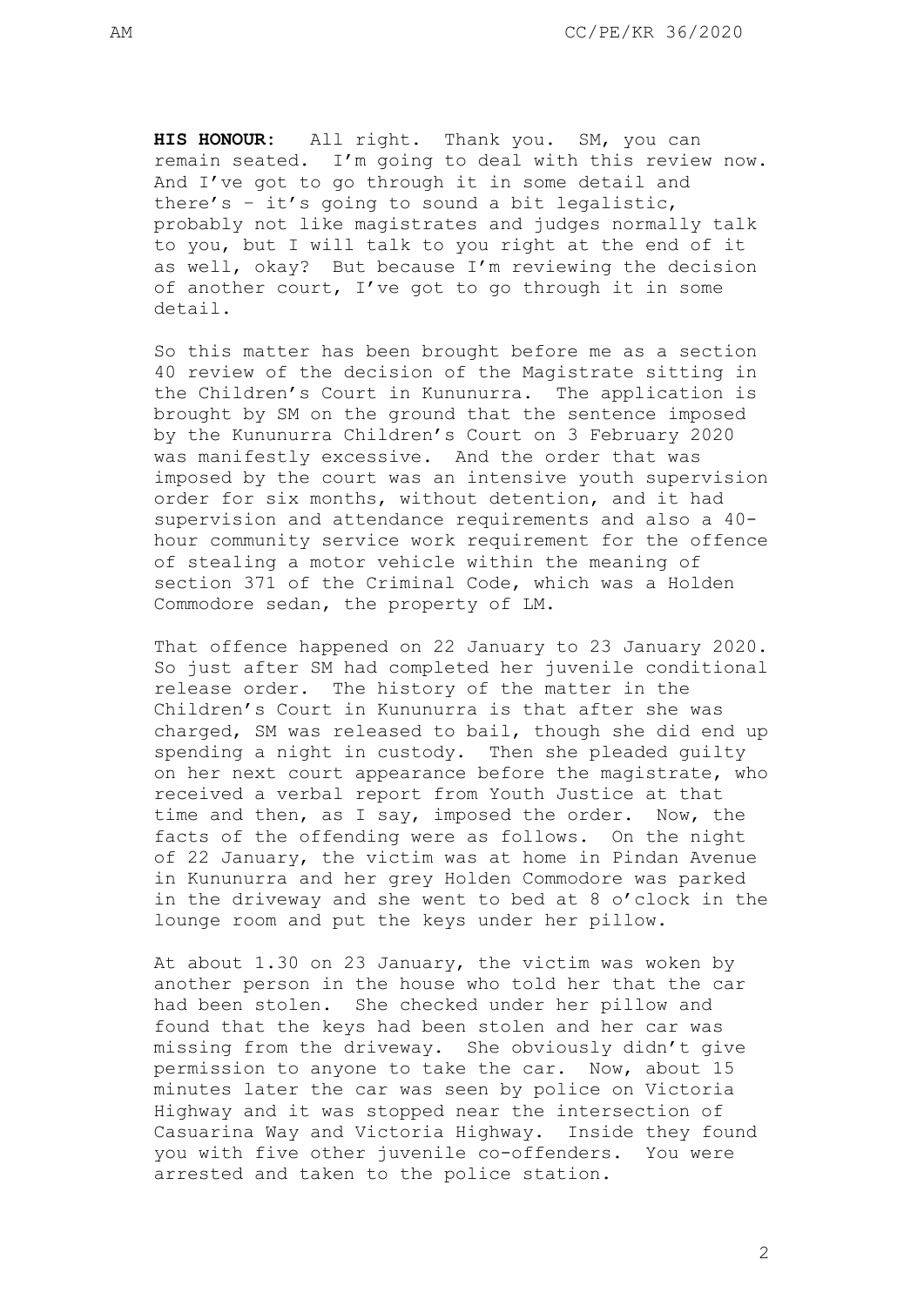**SM, MS:** Yes.

**HIS HONOUR:** And as was said to the magistrate by your lawyer who represented you at sentencing, it was an early plea of guilty by you. And it was said by your lawyer and it wasn't disputed by police that your role in the offending was as a passenger in the car and you're to be sentenced on the basis that you weren't the person, obviously, who committed the burglary. Someone did that very brazenly, to sneak in and take the keys from under the victim's pillow which would have been a very frightening experience for her, even though she was asleep. Because she would have woken up and she would have worried about that for a long time afterwards, that someone snuck into her room. However, you're not guilty of that.

What you are guilty of is something that you've done many times before and, that is, getting into the car after it was stolen when your friends came driving past you. And as your lawyer said to the magistrate and as your counsel repeated today, you accept the facts and said that the reason that you did it was because you were bored.

You were out walking on the street, you had nothing to do and it was school holidays and usually you're not out late at night. And these friends of yours came driving by and you stupidly got in the car. The State Prosecutor says and I accept you would have known at that point that you were off the order because you are a smart young girl, and so you took that chance of getting in the car with them.

Now, this is a hearing de novo. I don't have to find that there was any manifest error by the magistrate. It's for me to consider all of the material which is now before me today on the review, including new material. And the new material that I have had regard to is an earlier psychological report which the magistrate did not have the benefit of at the time of his sentencing. That is a psychological report which is dated 19 July 2018 which was prepared in advance of the juvenile conditional release order matter.

I've also had the benefit this morning of hearing from your counsel and, also, a Youth Justice Officer who has told me about your compliance on the order that the Magistrate placed you on.

Now, in conducting the review I do, of course, bear in mind the principles that apply to sentencing young offenders in the Young Offenders Act. The Act places significant emphasis on rehabilitation and the reasons for this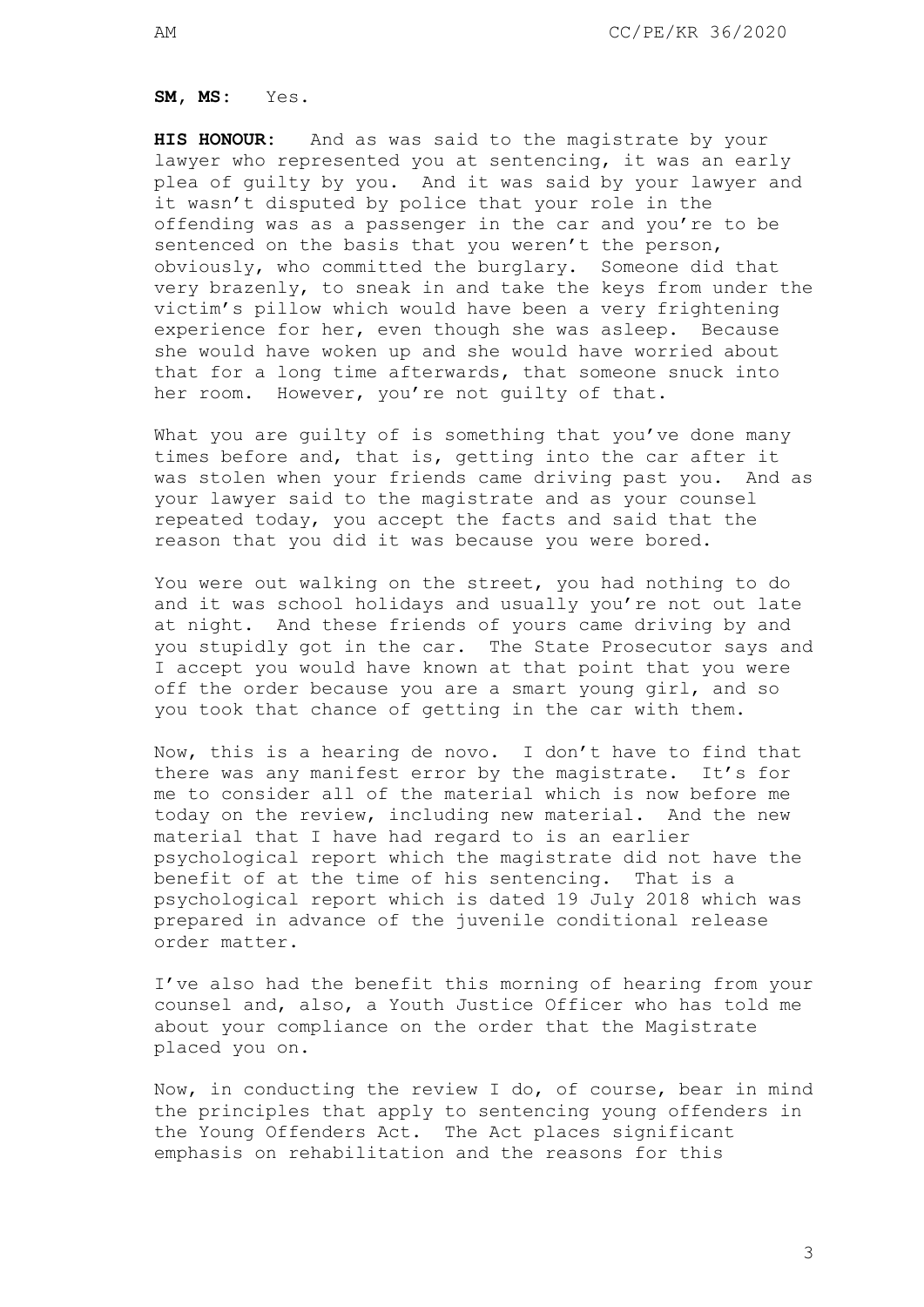priority were discussed in JTP v The State of Western Australia (2010) WASCA 191.

President McLure whom Buss and Mazza JJ agreed with referred to WO, a child v Western Australia (2005) 153 ACR 352 at 362:

As stated in that case, underlying the emphasis on rehabilitation is long established understanding that the community is best protected by determined efforts to effect the rehabilitation of young offenders. Although retribution, punishment and general deterrence are also relevant sentencing objectives under the Act, they are ordinarily given reduced weight, particularly when the offender is still a child.

In DC v The State of Western Australia [2014] WASCA 121 Mazza JA with whom Buss and Newnes JJ agreed summarised the sentencing propositions relevant to young offenders at paragraph 50. The following propositions may be drawn from the case law in relation to young offenders –

and it's not an exhaustive list:

Firstly, the ultimate aim in sentencing a young offender is the protection of the community by the imposition of a sentence proportionate to the gravity of the offence having regard to the circumstances of its commission and the circumstances personal to the offender.

And that comes from AM, a child v R (1996).

Secondly, youth is normally a powerful mitigating factor and the rehabilitation of a young offender is generally a dominant sentencing consideration –

See, Ainsworth v Deere, a child (1992) 7 WAR Reports 102:

Thirdly, a young offender must not be treated more severely than an adult for the same offence –

which is section  $7$ , subsection (c)(m) and  $118(1)$ (b) of the Young Offenders Act and it's a specific point of submission made by SM's counsel on her behalf.

Fourthly, deterrence, both personal and general, punishment, retribution and public protection are accommodated in the Young Offenders Act and are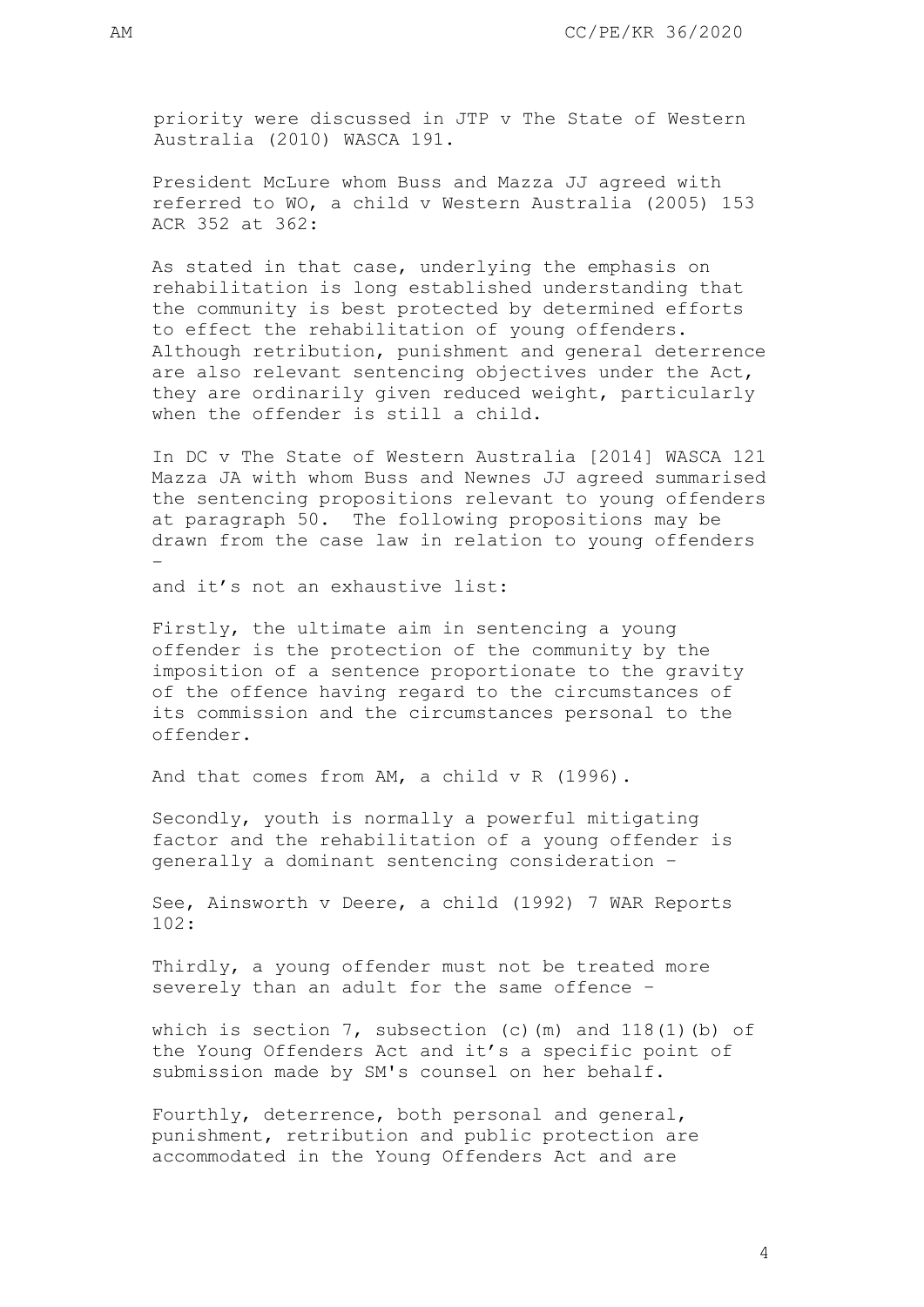relevant to the sentencing of young offenders, although their role will generally be tempered. However, when in a particular case the rehabilitation of an offender appears unlikely, the offending is serious and the character and personal circumstances of the offender justify it, these factors may become significant –

That's JSA v The State of Western Australia (2012) 42 WAR Reports 473.

The age and maturity of a young offender are relevant factors. A very young offender who is immature may be dealt with differently to an older child who, while still young, has a greater awareness and responsibility.

I turn then to consider SM's personal circumstances. As I say, I've had the benefit of more information than the magistrate had available to him and I've also looked closely at SM's record and the State Prosecutor has provided helpful summary information in relation to some of the background offending on that record.

SM is 15 now. She was 14 then. Born on 27 January 2005. She's the youngest of two and also has a number of stepsiblings. Her parents separated when she was three years old and she had a childhood which is marked by serious dysfunction and she was exposed as a young child to alcoholism within the family and also domestic violence. And as a consequence of that and neglect, she was taken into the care of the department when she was five years old and, indeed, at that time her mother was in prison and unable to care for her which is why the department intervened.

She has for all of her life lived either or mostly in Kununurra, occasionally in Wyndham and Derby and also has connections to Kalumburu which is where she intends to return in the immediate future in order to protect herself from the COVID virus in relation to which Aboriginal people, we suspect, are going to be particularly susceptible. At the moment, she's living with her mother and she does have a good relationship with her mother and, indeed, although not present in the courtroom for those COVID reasons, her mother is present at court, along with her brother, and showing continuing support of her.

In the previous report which is an opinion which I accept – and, as I say, that report was not before the magistrate – SM's offending in the past is directly related to the trauma and distress of her childhood. And also a number of tragic losses that she has experienced during growing up of family members to violence and also in relation to a serious motor vehicle accident. Notwithstanding those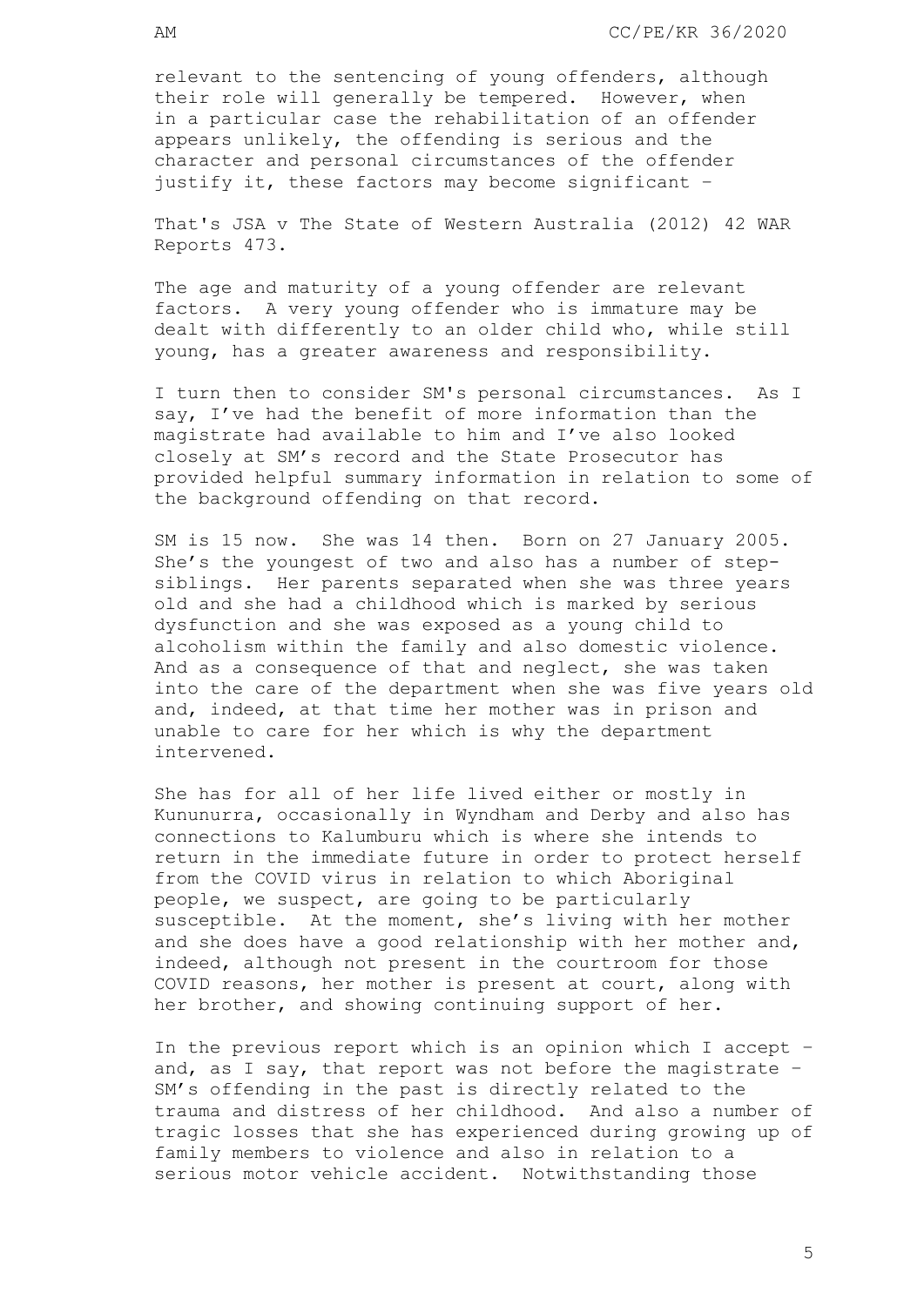difficulties, she is, as the State Prosecutor has observed, a young girl with a lot of potential if she harnesses it.

She managed to complete her primary schooling and she has gone on to Kununurra District High School. There were problems there with her attendance and behaviour from year 8 and she went into a diversion program. But as I've been told this morning, in fact, now in year 10 she seems to have put a lot of those earlier difficulties behind her in year 8 and she's attending almost daily at school. She enjoys doing English and but for COVID-19 would be enrolled in school holiday programs in future which will divert her from the boredom which is the genesis of this present offence that I'm considering. Those holiday programs though now have been cancelled and instead she's going to be going to Kalumburu.

It's also the case, from what I've read, that when she was in Banksia Hill on remand she did well in schooling there. And perhaps that performance, coupled with her increased maturity, is what has led her to more recently in the community in Kununurra performing quite well.

Now, I'm not going to go through SM's record in any detail. The State Prosecutor has properly identified, as I say, and I accept to be the case that the offending that SM committed on this occasion in terms of being a passenger in a stolen car is very similar to many of the offences that she has committed in the past. And, indeed, steal motor vehicles that she had been – committed in the past have often been in almost identical circumstances. It's important also to note that, notwithstanding that she has a poor record and, of course, her record doesn't aggravate her position, she did perform very well while she was the subject of that juvenile conditional release order.

And until she committed this offence, she had, in fact, been out of trouble for 13 months. And it's also a consideration, as I mentioned a moment ago, that once she was put on this intensive youth supervision order by the magistrate, even though that was only a short time ago in February, she has already completed the full amount of the community hours which the magistrate imposed. And that does very much reinforce for me that the fact that she was out of trouble for 13 months, that she has gone back to school, doing well, and that she's committed to doing the hours that were imposed so quickly, it does indicate to me that there's not only been increased maturity on SM's part but that she's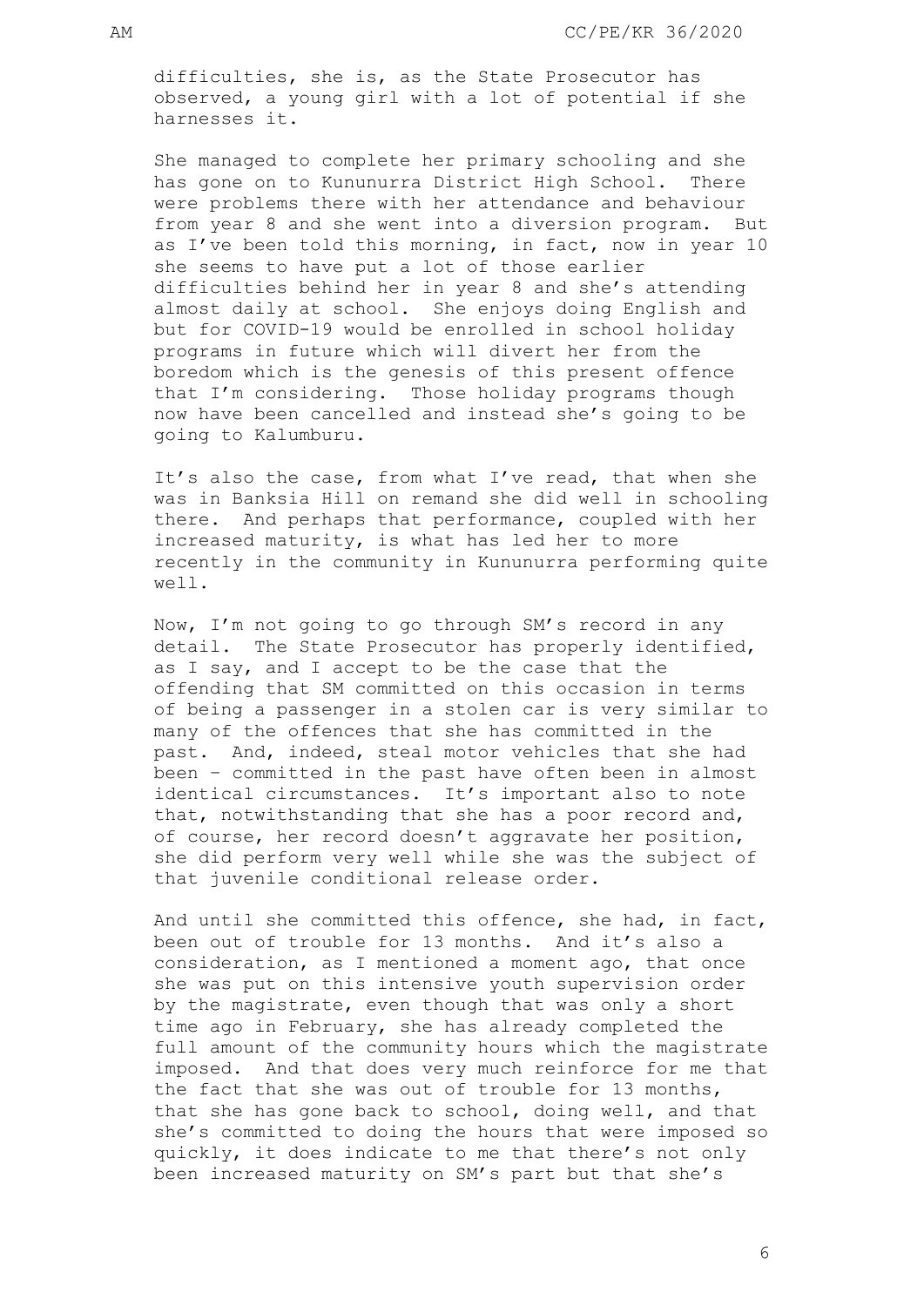genuine in her desire to stay out of trouble and that this was, in all likelihood, a one-off mistake by her, a glitch in her rehabilitation. Even though, as I say – and the State Prosecutor is right to observe that she doesn't think it's a coincidence that the offence happened the day after she came off the other order.

But as I say, there is real hope, in my view, for SM in terms of her rehabilitation and it's, again, very much to her credit that she had applied for a job at the resort in Kununurra and has prospects of employment. And, unfortunately, because of the present situation with the COVID virus, she's obviously not going to be able to pursue that until we all get over this present situation.

Now, the magistrate was right to observe that stealing a motor vehicle, even when joyriding, is a serious offence and I'm fully cognisant of the fact that burglaries and steal motor vehicles offences in Kununurra are particularly prevalent and so general deterrence and personal deterrence are both important considerations. Personal deterrence because SM has done this before, albeit that she had been out of trouble for 13 months. I appreciate the difficulties that are faced by magistrates in regional courts in relation to offences which are particularly prevalent in their local community. The State here say that the magistrate made no error in imposing an intensive youth supervision order and an intensive youth supervision order is required in order to properly protect the community in Kununurra.

However, I've had regard to all of the circumstances, including that material that was not before the magistrate, and, as I say, I'm particularly impressed that SM has now completed the 40 hours. It is also very much a consideration for me that, going forward, there's a great deal of uncertainty in relation to what services are going to be available across the State and in the – and in Kununurra in relation to supporting young children generally because of COVID-19.

So coming to my decision in relation to the section 40 review. It is my view that an appropriate disposition now on review is a youth community based order for a period of four months from today. That is going to have with it a supervision requirement only. I'm not going to impose any further community work, given that she has already done the community work. And I'm not going to require any other attendance condition, given that SM will be going to Kalumburu.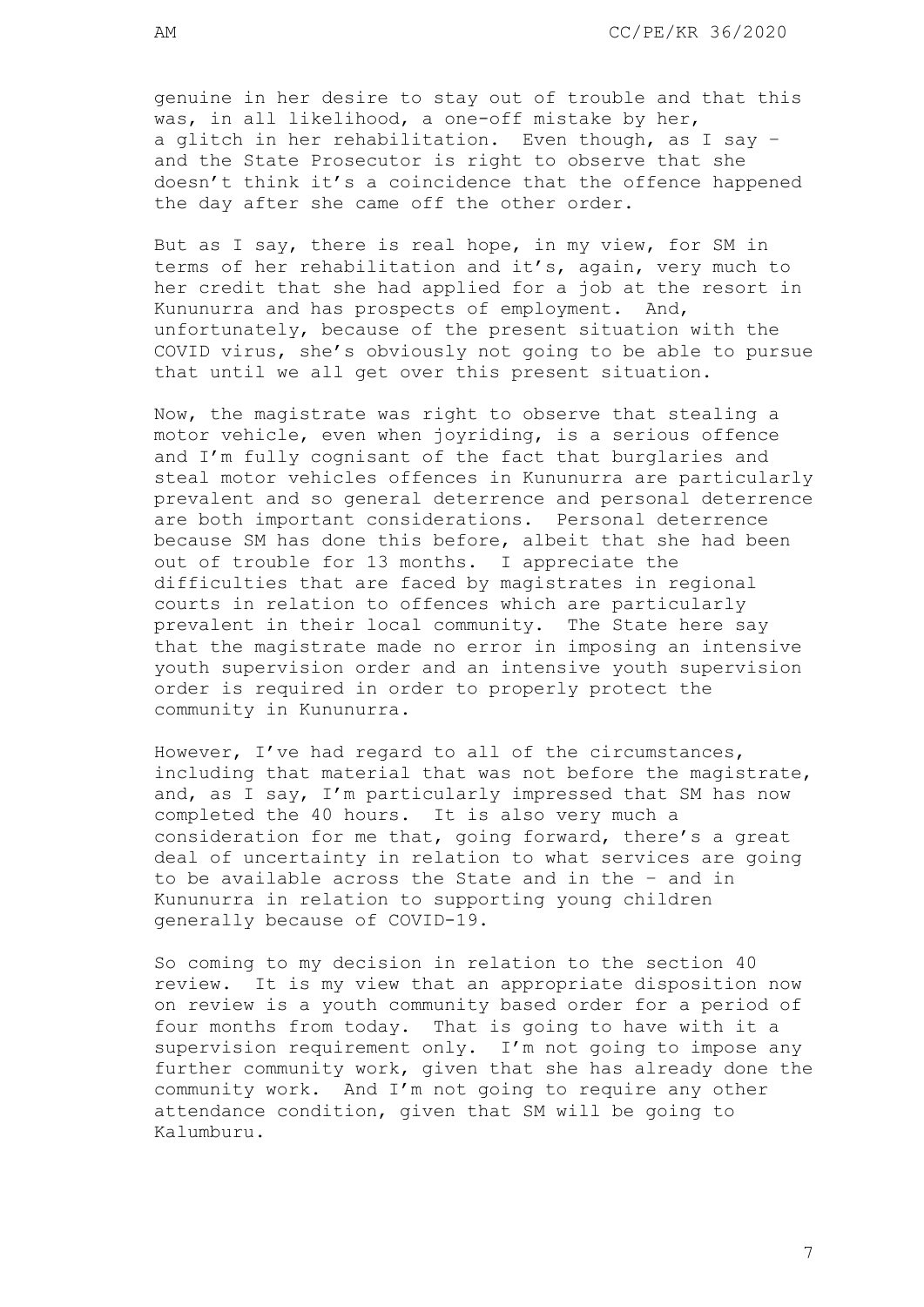And, certainly, from my perspective, the supervision that is required can occur by telephone to Kalumburu or whatever other mechanisms Youth Justice are able to put in place. And so the intensive youth supervision order imposed by the learned magistrate will be cancelled. Now, SM, I just want to explain that to you. I have resentenced you. I think you're actually – well, I know you're a smart young girl and I'm sure you followed everything that I've said but I just want to make it clear in simple terms.

You're going to have a four-month youth community based order from today. Do you understand that? Right. And you're going to  $-$  -  $-$ 

**SM, MS:** Yes.

**HIS HONOUR:** Good. And you're going to be on that order for four months and you're on it whether you're in Kalumburu or whether you're in Kununurra, and you've got to be supervised by your Youth Justice officer. Now, that can happen by telephone but if they want you to see them, you've got to see them. All right. Now, as you know, because you completed a conditional release order quite well, if you breach this order what's going to happen? If you breach this order by committing any more offences like jumping in stolen cars, what's going to happen?

**SM, MS:** I'm getting in trouble, in more trouble.

**HIS HONOUR:** Yes, you're dead right. You will be in more trouble. You will be back before the court. Now, I actually know, SM, that you can stay out of trouble. You proved it to me. And I reckon you've turned the corner and I reckon you're completely genuine about staying out of trouble going forward. All right. Because you managed to prove to me and to yourself, which is more important, that you can stay out of trouble for a whole 13 months which is a long time. Okay. So this was one mistake. But don't make a second mistake. Okay.

**SM, MS:** Okay.

**HIS HONOUR:** This is a one-off mistake. You stay out of trouble from now on and if people come past you in a stolen car, you don't get in it. Understood? All right.

**SM, MS:** Yes.